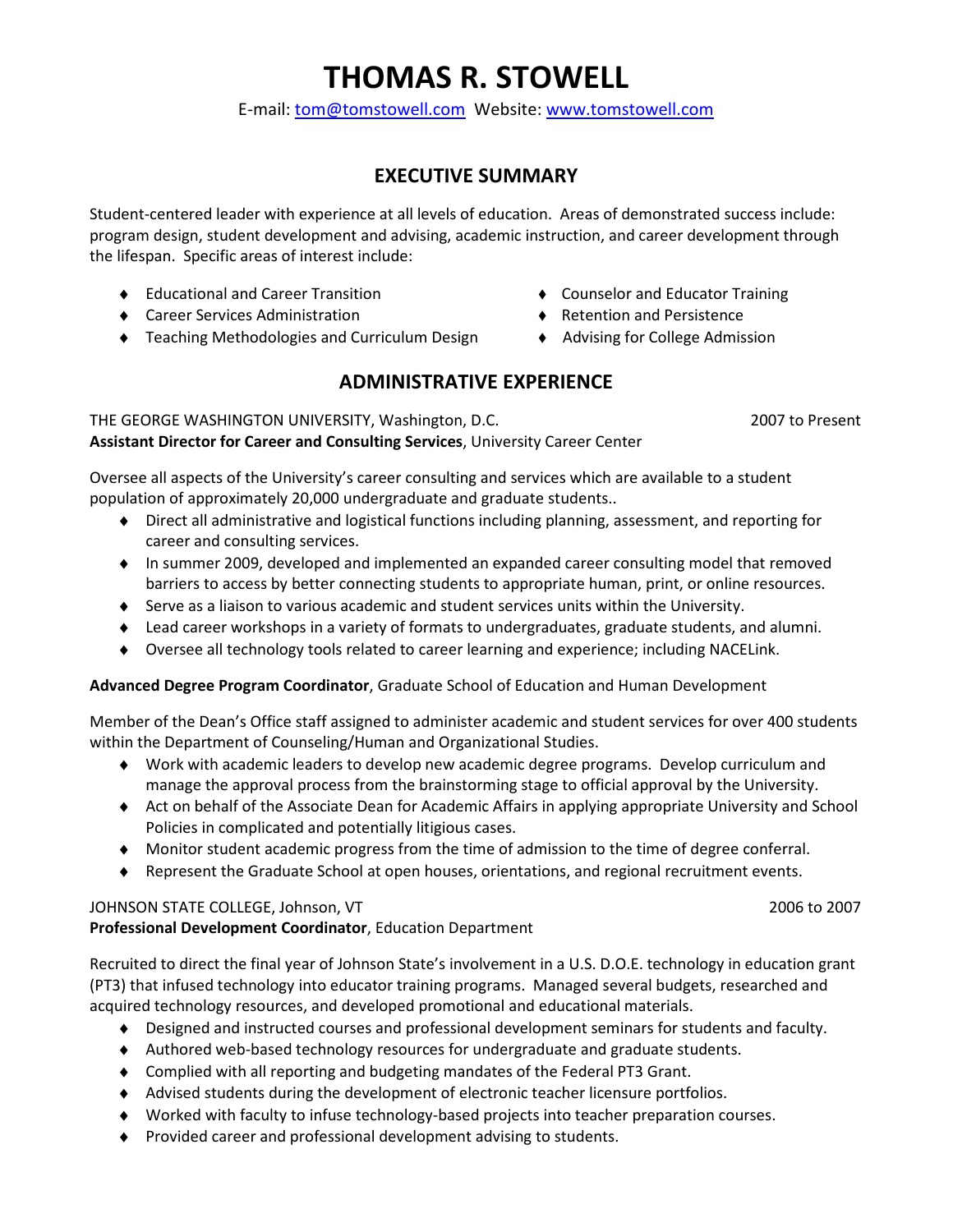#### Thomas R. Stowell Page II and the store of the store of the store of the store of the store of the store of the store of the store of the store of the store of the store of the store of the store of the store of the store

#### SOUTH BURLINGTON PUBLIC SCHOOLS, South Burlington, VT 2002 12002 to 2007 Transition and Planning Program Coordinator

Led the design, implementation, and success of an academic and career development department aimed at addressing issues of student transition, academic success, and career planning for close to 1000 students. Managed all aspects of curriculum, staffing, professional development, and program growth. Collaborated with local businesses and colleges to ensure alignment with current workforce and learning trends.

- ♦ Worked collaboratively with state and local leaders to implement components of Vermont's High Schools on the Move Reform Efforts through a smaller learning communities grant.
- ♦ Developed and instructed academic success, college planning, and career transition courses.
- ♦ Provided workshops and seminars for faculty and staff on related topics and services.
- ♦ Managed the design and renovation of a state-of-the-art academic and career learning suite.
- ♦ Designed and managed an electronic learning plan and portfolio system for close to 1000 students.
- ♦ Co-facilitated an annual career/job expo involving over 50 local companies.
- ♦ Supervised student job shadows and assisted with internship placements.
- ♦ Utilized a wide-range of standardized career assessments in program delivery.
- ♦ Evaluated program components utilizing formal and anecdotal data.

### Reading/Language Arts Specialist, English Department

Served as the sole Reading and Language Arts Specialist for close to 1000 students. Consulted with teachers, parents, administrators, school counselors, and special educators. Administered and interpreted standardized assessments, analyzed results, and crafted individualized remediation plans. Designed and instructed interdisciplinary courses to students of all reading ability levels.

### JOHNSON STATE COLLEGE, Johnson, VT 1998 to 2002

Learning Resource Center Coordinator and Academic Advisor, TRIO Academic Support Services

Directed the Learning Resource Center's operations and programs. Hired, trained, and evaluated over 35 student and paraprofessional staff and provided workshops and coaching on academic, career, and life skills to the campus community.

- ♦ Increased student use of the Center's programs by 25% in two years through innovative programs.
- ♦ Expanded the Center's resource library by partnering with publishers, suppliers, and alumni.
- ♦ Facilitated the renovation of the Center's space to better suit office and learning functions.
- ♦ Coached students in the areas of academic advising, career development, social skills development, interpersonal communications, and goal setting.
- ♦ Directed the residential living operation for a pre-semester transition program for at-risk students.
- ♦ Assisted with the successful submission of a TRIO/Federal Grant application.

### Admissions Counselor, Office of Admission

Presented admissions and financial aid information sessions to students, reviewed admissions applications, and collaborated with school counselors to recruit students. Participated in extensive recruitment travel and coordinated complex initiatives and recruitment events.

- ♦ Served as Committee Chair for a recruitment event sponsored by the Consortium of VT Colleges.
- ♦ Developed numerous marketing materials and served as liaison to the marketing department.

### Resident Advisor, Office of Campus and Student Life

Provided administrative oversight and policy enforcement to a suite-style floor of undergraduate residents. Developed programming, made referrals, monitored resident academic, physical, and mental health, conducted trainings, served as a general resource, conducted nightly "rounds", and supervised move-in and move-out activities.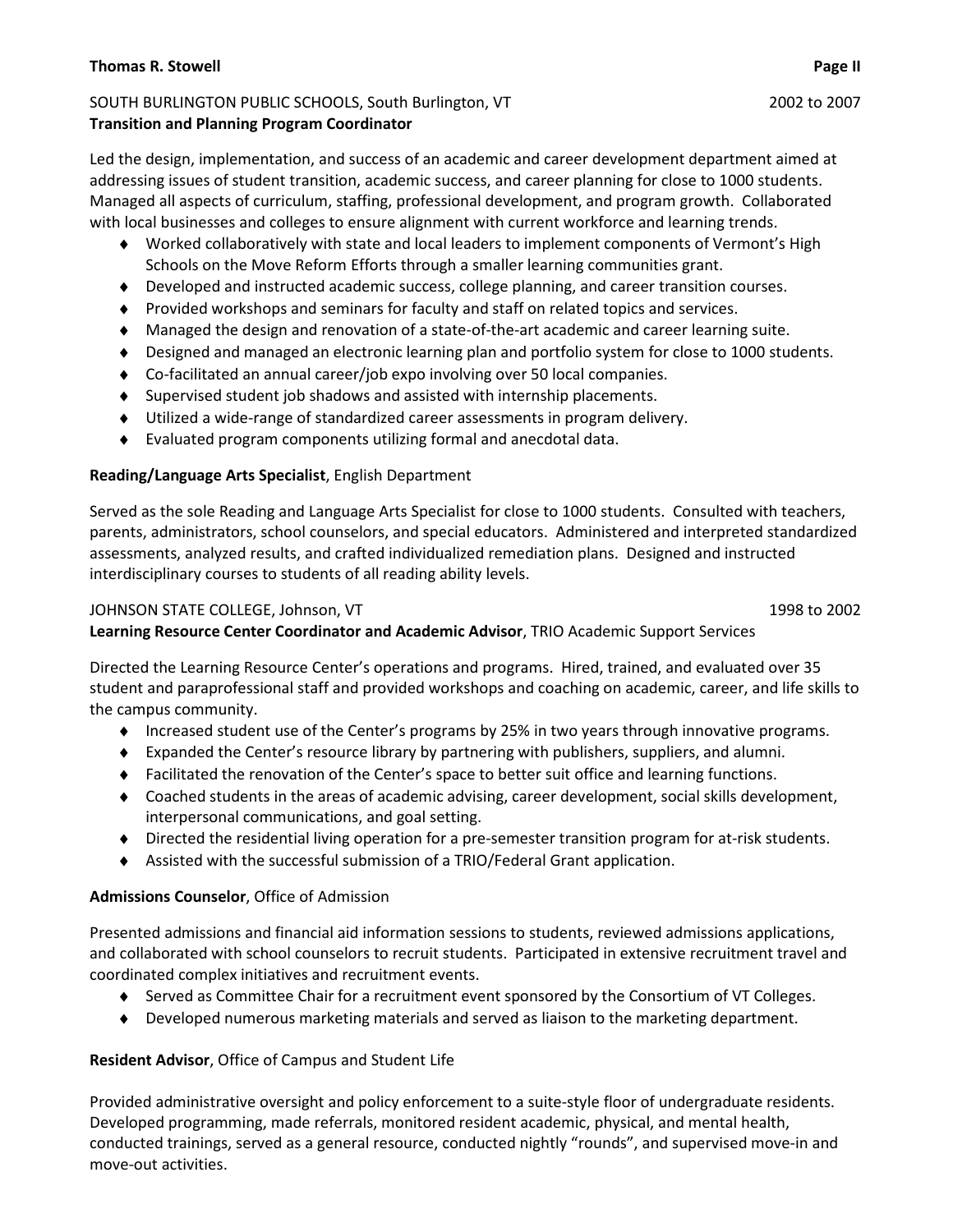# ACADEMIC EXPERIENCE

#### THE GEORGE WASHINGTON UNIVERSITY **Subset of Accord 2008** to Present

Lecturer in Counseling, Department of Counseling/Human and Organizational Studies

- ♦ Serve as the Co-Director of a Graduate Certificate Program in Career and Workforce Development; advise prospective and matriculated students, liaise with other offices including marketing and admissions, and assist the Department Chair with course sequencing and scheduling.
- ♦ Instruct graduate-level courses in counseling including: Career Counseling, Advanced Career Counseling, Career Development and the Contemporary Workforce, and Systems in Career Counseling.
- ♦ Develop new courses, certificate, and degree programs with the Department Chair.

#### JOHNSON STATE COLLEGE, Johnson, VT 2006 to 2007 Adjunct Faculty, Education Department

Instructed a hands-on, week-long intensive graduate course titled "Technology in Education". Utilized the National Education Technology Standards to redesign course syllabus and activities. Evaluated student work using newly established rubrics and provided feedback for continued investigation.

THE UNIVERSITY OF VERMONT, Burlington, VT 2003 to 2007 2003 to 2007 Adjunct Faculty, College of Education and Social Services

Served on a University of Vermont -South Burlington High School Professional Development School Committee as Treasurer. Co-instructor for "Methods for Secondary Schools"; a required teacher preparation course. Invited speaker to a variety of education and counseling courses within the College.

- ♦ Evaluated teaching licensure portfolios for secondary education graduation candidates.
- ♦ Spearheaded policy development for disbursement of professional development funds.
- ♦ Supervised a major service-learning research project for a cohort of graduate interns.

### CHAMPLAIN COLLEGE, Burlington, VT Summer 2006

Adjunct Faculty, Champlain Valley Educator Development Center/Educational Services Agency

Co-Instructed a three-credit graduate course titled "Differentiated Instruction". Developed the course syllabus and learning outcomes based on the Differentiated Instruction Model articulated by Carol Ann Tomlinson. Designed activities, lessons, and assessed student work.

### Adjunct Faculty, Community Services Division **Fall 2005 Fall 2005 Fall 2005**

Utilized an interdisciplinary approach to develop and instruct a new course titled "Content Literacy" for thirdyear secondary education majors. Co-led weekly classes, assessed student progress, and supervised the required internship/practicum portion of the course.

### COURSE DEVELOPMENT AND INSTRUCTION

Career Counseling, The George Washington University (GWU) Spring 2008, Fall 2008, Fall 2009 Advanced Career Counseling, GWU Spring 2009, Summer 2009 Career Development and the Contemporary Workforce, GWU Spring 2010 (scheduled) Technology in Education, Johnson State College Summers 2006 and 2008 Methods for Secondary Schools, The University of Vermont Spring 2003 to Spring 2007 **Differentiated Instruction**, Champlain College Summer 2006 Summer 2006 **Content Literacy**, Champlain College **Fall 2005 Fall 2005 Junior and Senior Seminar**, South Burlington Schools **Spring 2003** to Spring 2007 **Freshman Seminar**, South Burlington Schools **Fall 2002** to Spring 2007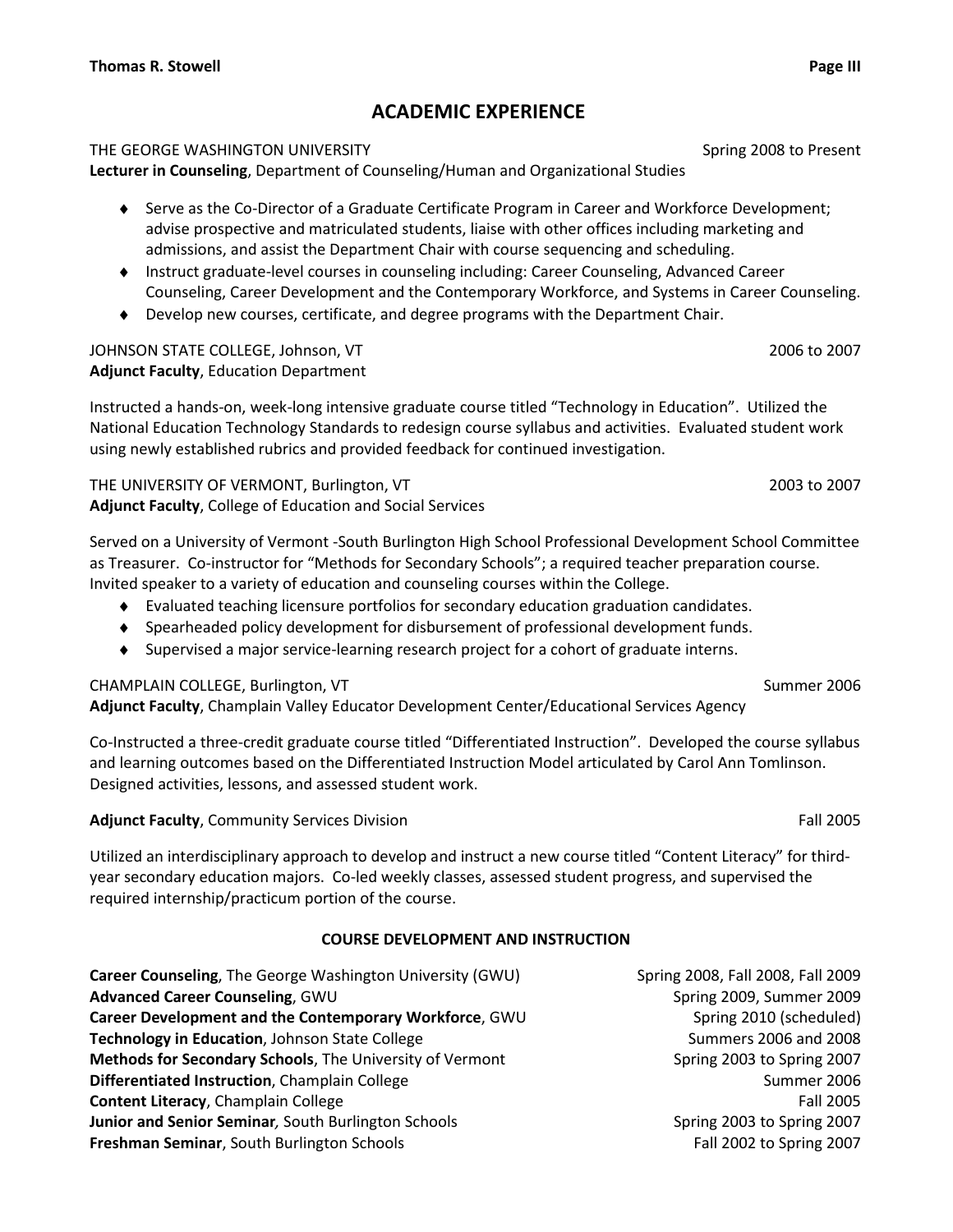# RELATED PROFESSIONAL EXPERIENCE

#### PRIVATE PRACTICE, Arlington, VA 2009 to Present Sole Proprietor and Career Development Practitioner

Provide individual career development and college planning session to individuals utilizing established practices, standardized assessments, and resources. Work with professional associations, businesses, and educational institutions on a variety of programs, career development initiatives, and educational planning.

#### MVP HEALTH CARE, INC., Williston, VT Summers 2003 and 2004 Curriculum Developer and Education Consultant

Consulted with the MVP Quality Improvement Division and the Vermont Child Health Improvement Project (VCHIP). Researched transition, risky behavior, and current issues in adolescent development. Internally published a comprehensive curriculum guide for use by physicians, clinicians, and schools.

# EDUCATION AND TRAINING

| <b>Education Specialist in Counseling, The George Washington University, Washington, D.C.</b> | 2009 |
|-----------------------------------------------------------------------------------------------|------|
| Research Focus: Career Counseling and Administration                                          |      |
| Master of Arts in Education, Johnson State College, Johnson, VT                               | 2003 |
| Concentration: Curriculum and Instruction                                                     |      |
| Bachelor of Arts in Psychology, Johnson State College, Johnson, VT                            | 2001 |
| Bachelor of Arts in Elementary Education, Johnson State College, Johnson, VT                  | 2001 |

# PROFESSIONAL CREDENTIALS

| <b>Global Career Development Facilitator</b>                              | Valid through 8/31/2013 |
|---------------------------------------------------------------------------|-------------------------|
| K-6 General Elementary Teaching License, State of Vermont.                | Valid through 6/30/2011 |
| K-12 Reading/Language Arts Specialist Teaching License, State of Vermont. | Valid through 6/30/2011 |

# HONORS AND AWARDS

| Chosen for the Prestigious National Career Development Association Leadership Academy | 2009-2010 |
|---------------------------------------------------------------------------------------|-----------|
| Graduate Departmental Achievement Award in Education for Curriculum and Instruction   | 2003      |
| Undergraduate Departmental Achievement Award in Education                             | 2001      |

# PROFESSIONAL LEADERSHIP AND SERVICE

| 2008 to Present |
|-----------------|
| 2007 to Present |
| 2007 to Present |
| 2006 to 2007    |
| 2004 to 2007    |
| 2005 to 2007    |
| 2002 to 2007    |
| 2002 to 2006    |
| 2002 to 2004    |
|                 |

# ASSOCIATION MEMBERSHIP

National Career Development Association, Member The American Counseling Association, Member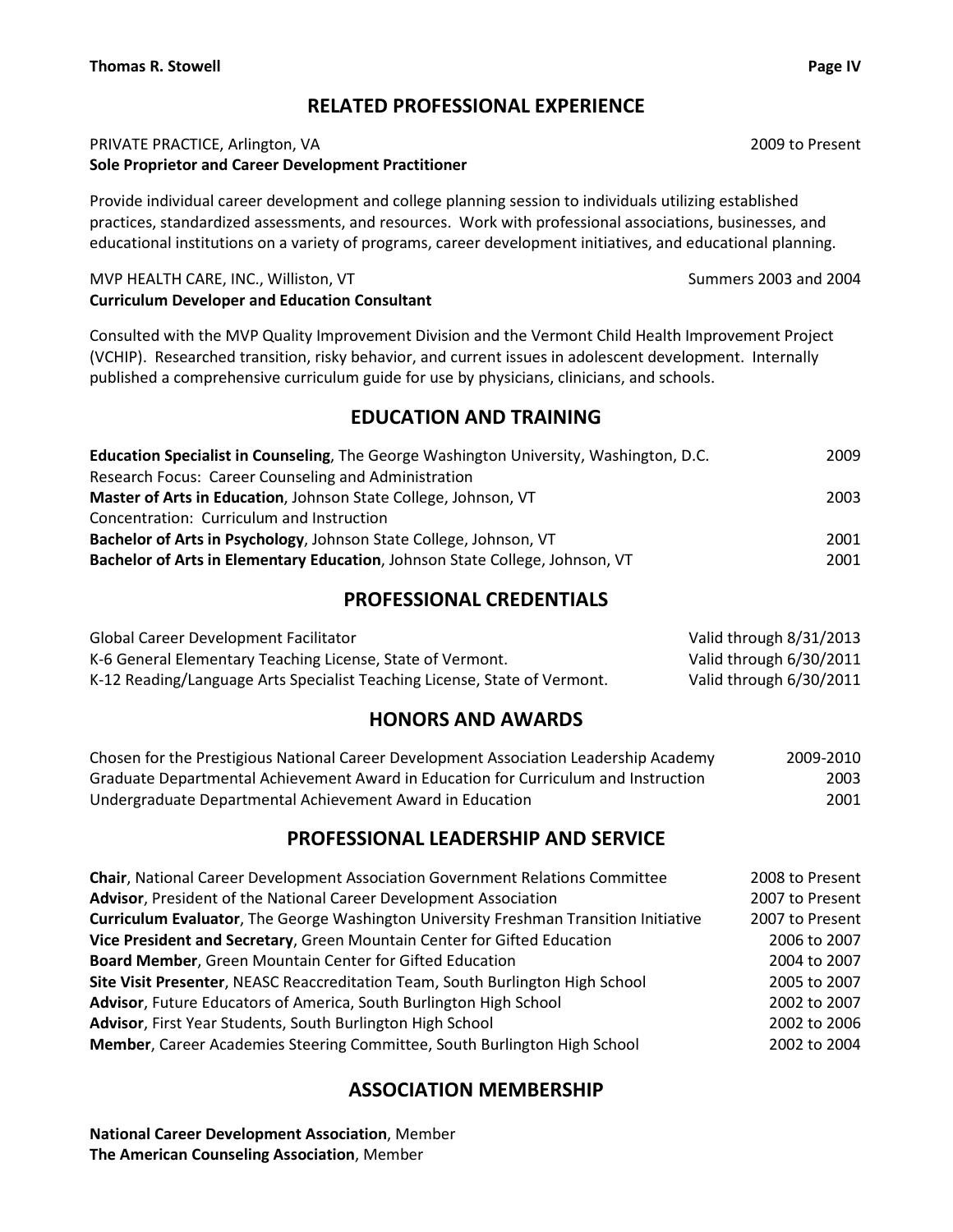# INVITED PRESENTATIONS

- Schwallie-Giddis, P., Stowell, T.R., Dedmond, R.M. (Forthcoming, 2010, March). Teaching Career Counseling with Renewed Enthusiasm in Challenging Times. American Counseling Association Annual Conference, Pittsburgh, PA.
- Schwallie-Giddis, P., Stowell T.R. (Forthcoming, 2009, November). Becoming a Successful Leader in Today's Workplace. Reenergize and Redefine Your Career! The George Washington University Graduate School of Education and Human Development Alumni Association, Alexandria, VA.
- Stowell, T. (2009, July). Peer Counseling Skills. Partnership for Public Service, Federal Service Student Ambassador Program Training, Washington, DC.
- Russell, M., Stowell, T. R., Niles, S., Engles, D., Phillips, T., Richard G. (2009, July). Career Development and Public Policy: A Vision for the Future. National Career Development Association Global Conference, St. Louis, MO.
- Stowell, T.R. & Dedmond, R. M. (2009, July). Inspiring Career Practitioners through Practical Solutions to Student Transition and Career Development Issues. National Career Development Association Global Conference, St. Louis, MO.
- Stowell, T.R. (2009, March). Resume Writing, Interviewing, and Other Career Development Skills. Robert Wood Johnson and the American Association of Medical Colleges Alumni Event, Arlington, VA.
- Dedmond, R. M., & Stowell, T.R. (2008, July). Addressing Career Development and Student Transition in Grades 8-12 through Creative Instruction and Programs. National Career Development Association Global Conference 2008, Washington, D.C.
- LaVarnway, N. E., & Stowell, T.R. (2007, May). Preparing Students to Engage in Post-Secondary Experiential Education through Creative Secondary School Programming. New England Association of Cooperative Field Experience Semi-Annual Conference, Beverly, MA.
- Stowell, T.R. (2007, April). Showcasing Your Strengths By Using Today's Technology: Creating a Print or Electronic Licensure Portfolio. Johnson State College External Degree Program, Montpelier, VT.
- Stowell, T.R. & Winters, G. (2007, April). From Student to Teacher: The Job Search for Educational Professionals. Johnson State College Education Department, Johnson, VT
- Stowell, T.R. (2006, May). Multiple Intelligences in the Workplace: Utilizing MI in Training and Development Program Design. The Chittenden Corporation, Burlington, VT.
- Stowell, T.R. (2006, March). Recognizing the Power of Learning Styles and Multiple Intelligences in Academic Instruction. The University of Vermont, College of Education and Social Service, Secondary Education Program, Burlington, VT.
- Stowell, T.R. (2006, March). Working with First-year Students on Career Development. The University of Vermont School of Business Administration, Burlington, VT.
- Stowell, T.R. (2005, April & 2006, April). Career Counseling throughout the Lifespan: A Developmental Approach to Providing Support, Information, and Access. The University of Vermont, College of Education and Social Services, Counseling Program, Burlington, VT.
- Stowell, T.R. (2005, April). Developing a Comprehensive and Responsive Student Transition Program. Vermont Department of Education Commonalities of Change in Secondary Renewal Conference, Killington, VT.